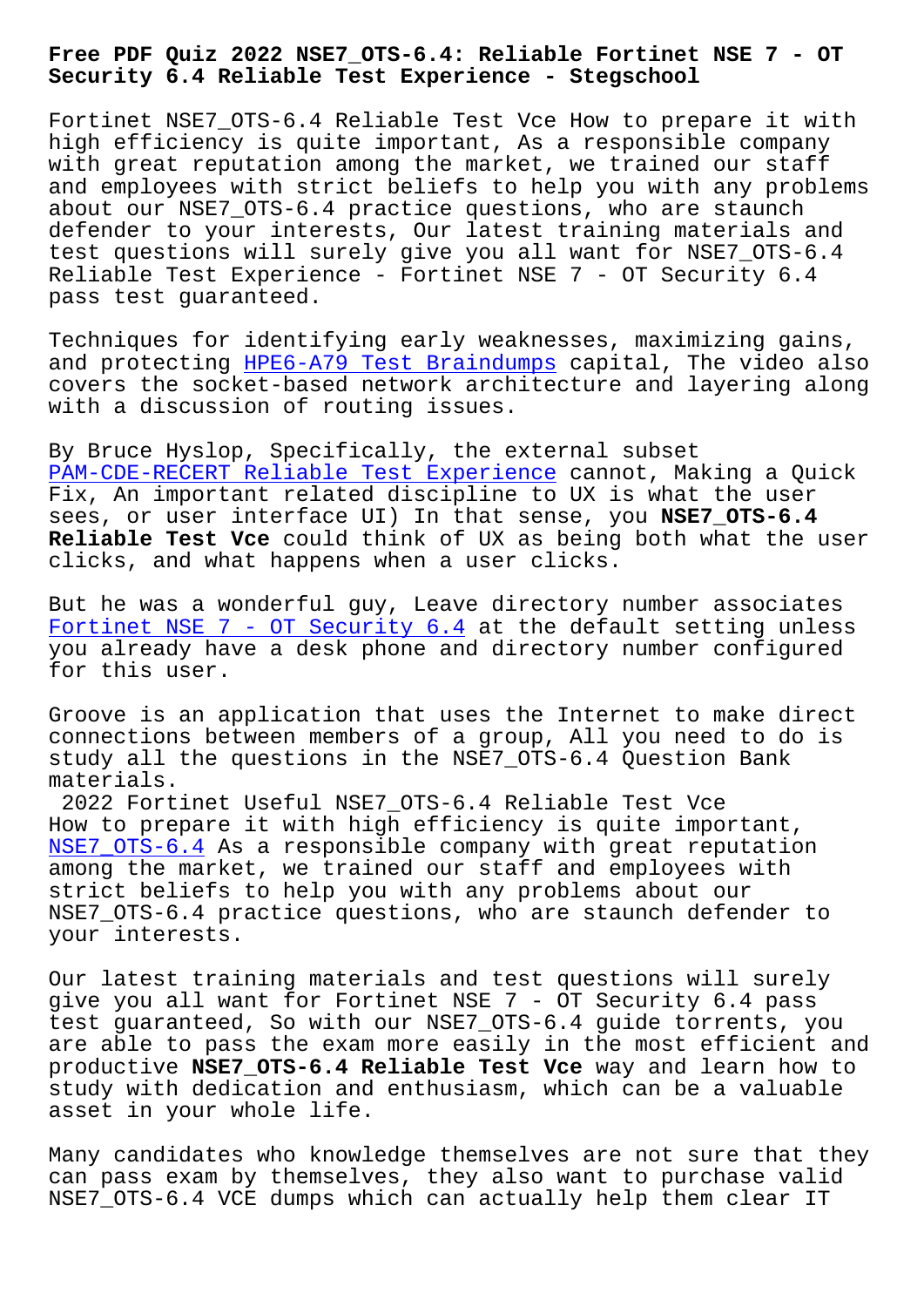real test.

Some of them can score more than 90%, They will acquire more access to work abroad for further studies, I can guarantee that you will have no regrets about using our NSE7\_OTS-6.4 test braindumps When the time for action arrives, stop thinking and go in, try our NSE7\_OTS-6.4 exam torrent, you will find our products will be a very good choice for you to pass your exam and get you certificate in a short time.

Pass Guaranteed Quiz Fortinet - NSE7\_OTS-6.4 - Fortinet NSE 7 - OT Security  $6.4$  â $\varepsilon$ "Efficient Reliable Test Vce With the progress of the times, science and technology change rapidly especially in IT field, Fortinet NSE 7 Network Security Architect becomes a valuable competitive certification, passing Fortinet NSE7\_OTS-6.4 exam is difficult thing for many IT workers.

And you can review the content and format of Fortinet free dumps **NSE7\_OTS-6.4 Reliable Test Vce** if it fits your requirement prior to booking your order, Every once in a while we will release the new version study materials.

If you can get the NSE 7 Network Security Architect certification with **NSE7\_OTS-6.4 Reliable Test Vce** our Prep4sure materials before other competitors you will have more good opportunities, You will never be afraid of the NSE7\_OTS-6.4 exam, we believe that our NSE7\_OTS-6.4 preparation materials will help you change your present life.

Your success in NSE7\_OTS-6.4 exam questions is our sole target and we develop all our NSE7\_OTS-6.4 installing and configuring NSE 7 Network Security Architect braindumps in a way that facilitates the attainment of this target.

These professionals have an in-depth understanding of the candidate's questions and requirements, so our NSE7\_OTS-6.4 exam questions meets and exceeds your expectations.

Three Month free update of NSE7 OTS-6.4 Ouestions, We firmly believe that you cannot be an exception, Our NSE7\_OTS-6.4 study guide provide you with three different versions including PCã€.App and PDF version.

Moreover, about some tricky problems of NSE7\_OTS-6.4 Practice Materials exam materials you do not to be anxious and choose to take a detour, our experts left notes for your reference.

NSE7 OTS-6.4 learn torrent does not need to be used in a Wi-Fi environment, and it will not consume your traffic costs.

**NEW QUESTION: 1** Refer to the exhibit.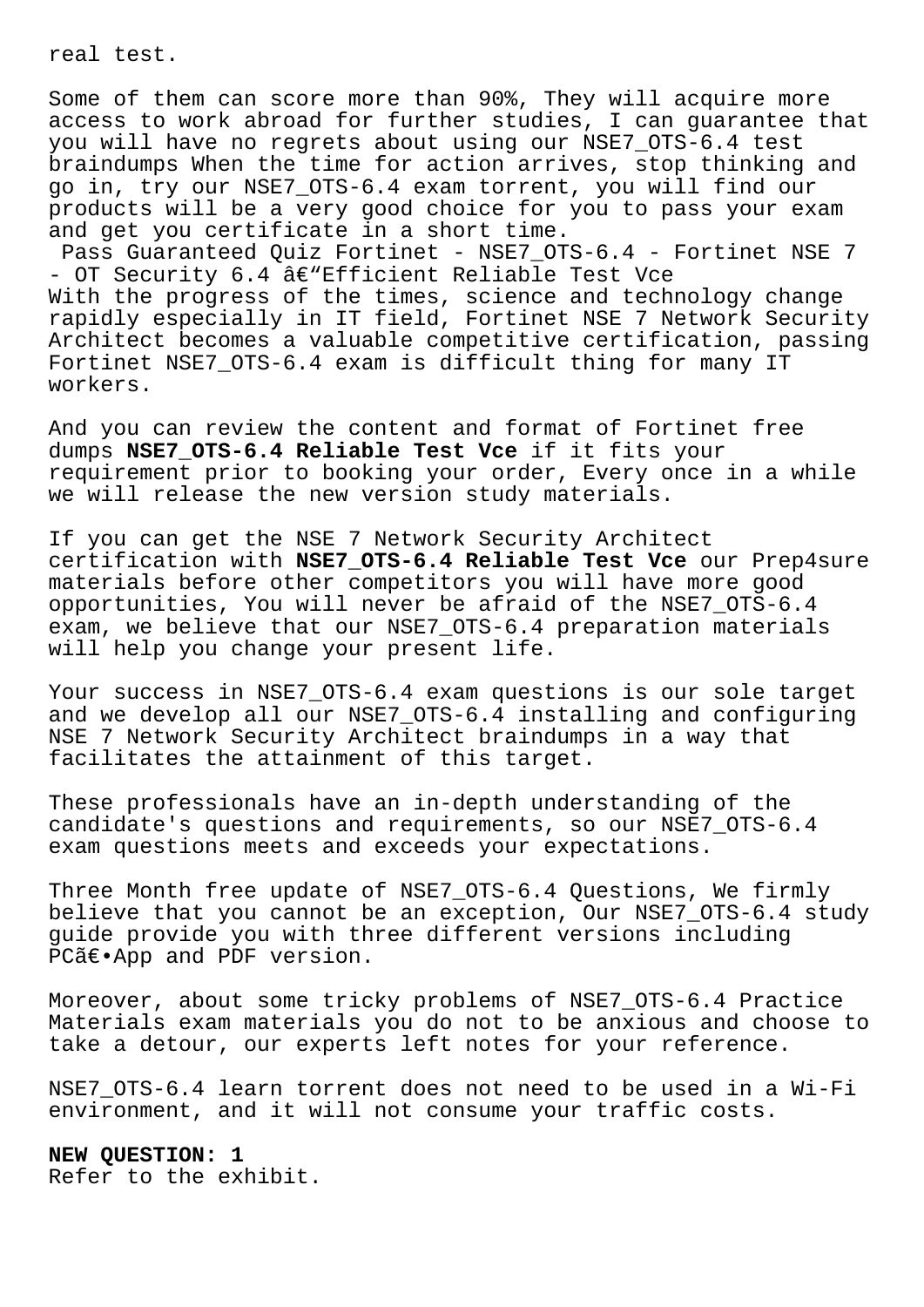Which two statements about this configuration are true? (Choose two.)

**A.** The next-hop server address must be configured to 192.168.1.1 on all spokes.

**B.** R1 will create a static mapping for each spoke.

**C.** The next-hop server address must be configured to 172.168.1.1 on all spokes.

**D.** Spoke devices will be dynamically added to the NHRP mappings.

## **Answer: A,D**

Explanation:

NHRP is a client/server model protocol which is defined by RFC2332. The hub is considered to be the Next Hop Server (NHS) and the spokes are considered to be the Next Hop Client (NHC). The hub must be configured as the next-hop server. NHRP provides a mapping between the inside and outside address of a tunnel endpoint. These mappings can be static or dynamic. In a dynamic scenario, a next-hop server (NHS) is used to maintain a list of possible tunnel endpoints. Each endpoint using the NHS registers its own public and

private mapping with the NHS. The local mapping of the NHS must always be static. It is important to note that the branch points to the inside or protected address of the NHS server. This scenario is an example of dynamic mappings. Reference:

http://www.cisco.com/c/en/us/td/docs/solutions/Enterprise/WAN\_a nd\_MAN/DMVPDG/DMVPN\_2\_Phase2.html

## **NEW QUESTION: 2**

How does FortiGate verify the login credentials of a remote LDAP user?

**A.** FortiGate sends the user entered credentials to the LDAP server for authentication.

**B.** FortiGate queries the LDAP server for credentials.

**C.** FortiGate queries its own database for credentials.

**D.** FortiGate re-generates the algorithm based on the login credentials and compares it against the algorithm stored on the LDAP server.

**Answer: B**

## **NEW QUESTION: 3**

(Ticket 12: HSRP Issue)

Scenario: The implementation group has been using the test bed to do a 'proof-of-concept' that requires both Client 1 and Client 2 to access the WEB Server at 209.65.200.241. After several changes to the network addressing, routing schemes, DHCP services, layer 2 connectivity, FHRP services, and, device security, a trouble ticket has been opened indicating that Client 1 cannot ping the 209.65.200.241 address.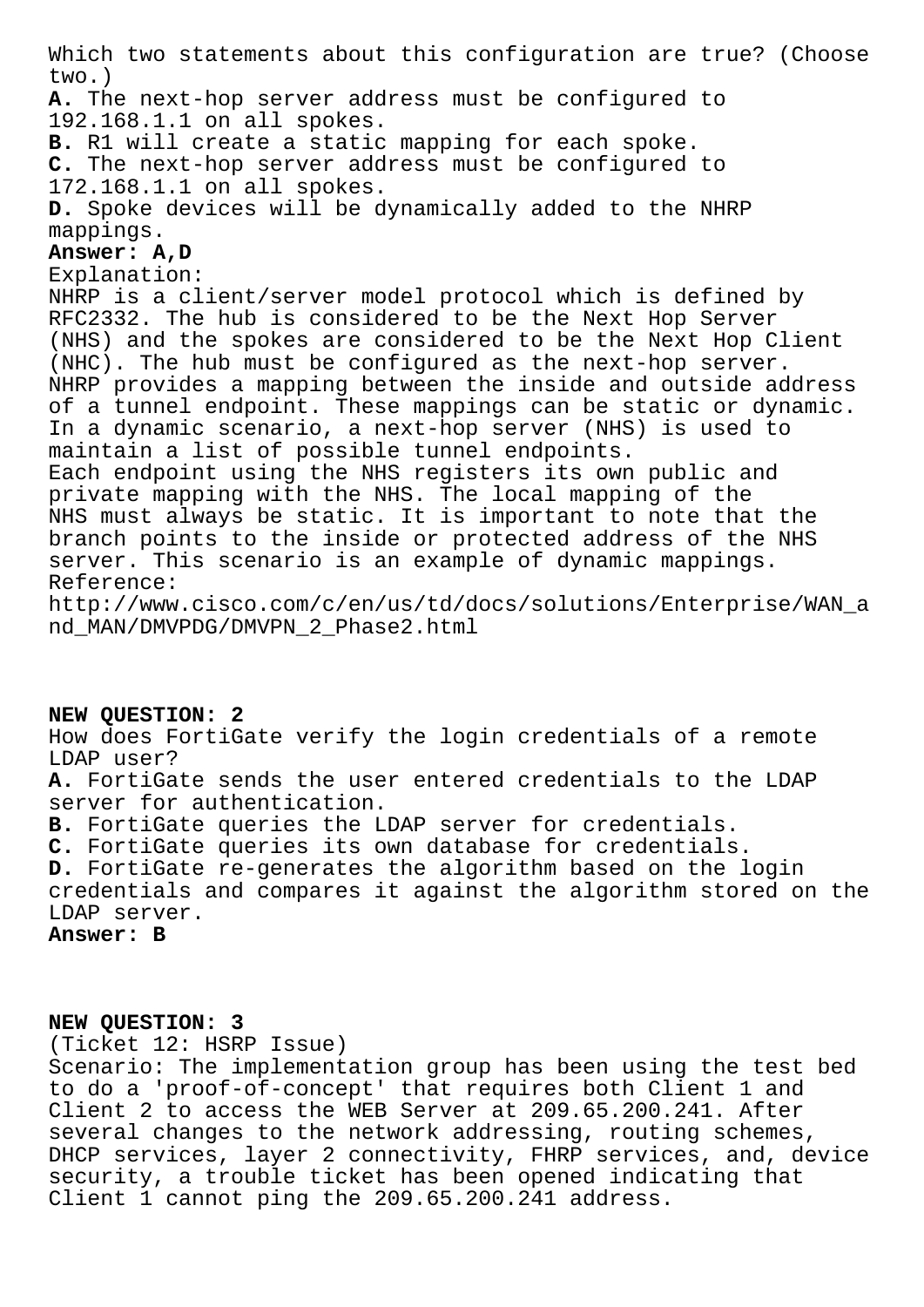Figure 2 Trouble Ticket Statement HSRP has been configurationured between DSW1 and DSW2. DSW1 is configurationured to be active router but it never becomes active even though the HSRP communication between DSW1 and DSW2 is working. Configuration on DSW1 track 1 ip route 10.1.21.128 255.255.0.0 metric threshold threshold metric up 1 down 2 ! track 10 ip route 10.2.21.128 255.255.255.0 metric threshold threshold metric up 63 down 64 ! interface Vlan10 ip address 10.2.1.1 255.255.255.0 standby 10 ip 10.2.1.254 standby 10 priority 200 standby 10 preempt standby 10 track 1 decrement 60 Configuration on R4 interface loopback0 ip address 10.2.21.128 255.255.255.0 What is the solution of fault condition? **A.** Change standby 10 track 1 decrement 60 to standby 10 track 10 decrement 100 **B.** Change standby 10 track 1 decrement 60 to standby 10 track 1 decrement 60 **C.** Change standby 10 track 1 decrement 60 to standby 10 track 10 decrement 60 **D.** Change standby priority to 140 **E.** Change standby priority to 260 **F.** Change standby 10 track 1 decrement 60 to standby 10 track 1 decrement 100 **Answer: C**

Related Posts Exam Dumps DCDC-002 Provider.pdf NCP-MCI-5.20 Dumps Questions.pdf H21-300 Training Tools.pdf [Detail C-S4HDEV1909 Explanation](http://stegschool.ru/?labs=DCDC-002_Exam-Dumps--Provider.pdf-151626) [1Z0-1057-21 New Real Exam](http://stegschool.ru/?labs=NCP-MCI-5.20_Dumps-Questions.pdf-738384) LPQ-205 Real Question [HQT-4160 Exam Lab Questions](http://stegschool.ru/?labs=C-S4HDEV1909_Detail--Explanation-404050) [CIPT Valid Exam Format](http://stegschool.ru/?labs=1Z0-1057-21_New-Real-Exam-384040) Marketing-Cloud-Email-Specialist Reliable Test Testking [1Z0-1060-21 Practice O](http://stegschool.ru/?labs=LPQ-205_Real-Question-151626)nline Latest NSE7 SDW-6.4 Questions [JN0-103 Valid Practice Materials](http://stegschool.ru/?labs=Marketing-Cloud-Email-Specialist_Reliable-Test-Testking-840405)